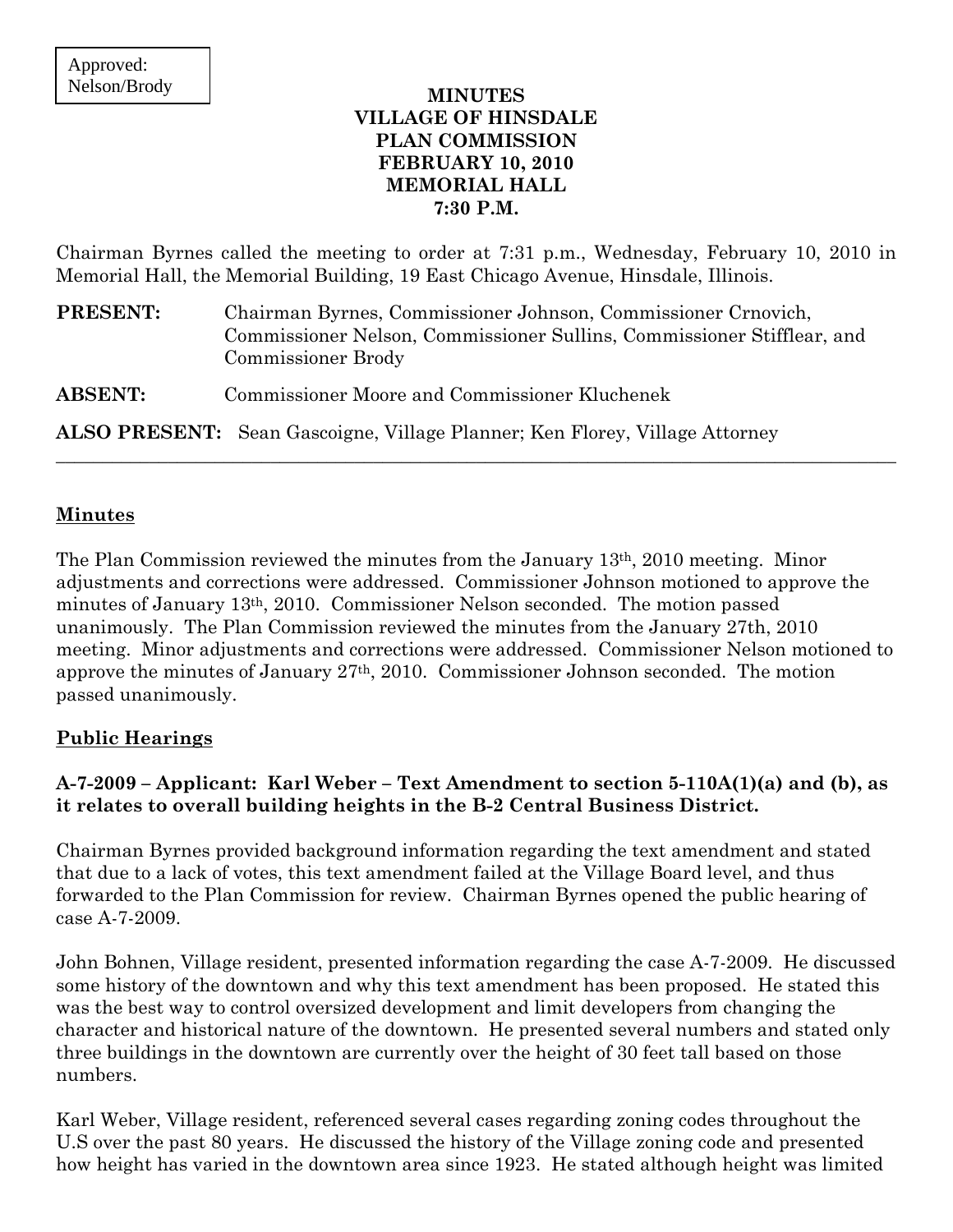to 30 feet up until 1989, it was then raised to 40 feet based on the rewriting of the zoning code and than lowered back to 35 feet as a result of a text amendment in 2004. He also referenced the 2004 Genesis surveying height study and compared the information to a similar study he conducted. He felt the Genesis study was not measured according to code and therefore was inaccurate and provided several facts to discredit the numbers in the study. He also presented information from a recent building constructed on Lincoln St. and cited specific excerpts from the current zoning code to explain the procedure for measuring height in a specific zoning district.

Mr. Bohnen presented information from the Hinsdale 2025 survey that was conducted a few years ago and also statistics from Village residents regarding their views on height restrictions and stories in the downtown district. He also referenced the SEG 2 report and presented some of the findings from this group regarding the maximum building height and stories that are permitted on each property. He questioned if this proposed text amendment would have a negative effect on property values in the downtown and than read two different letters from building owners in the downtown supporting the current text amendment.

Phil Moriarty, Board member of the Hinsdale Historical Society read a letter from the Hinsdale Historical Society and stressed the need to protect the character of the downtown area. He stated the society supports any efforts to protect the downtown and any efforts to keep the historical character.

Mr. Bohnen questioned what a third story to a building would bring to the Village. He discussed the gains and losses that could be expected from third story uses. He looked at the supply and demand of office space in today's market and stated vacancies are at an all time high. Sales taxes would be zero and the increase in property tax revenue would be marginal. He also discussed the concept of lifestyle housing and the current situation at 111 S. Lincoln and the lack of people interested in purchasing the condos. He referenced statistics from the Hinsdale 2025 study regarding resident's price thresholds for purchasing a condo in the downtown area.

Mr. Bohnen presented information regarding transit-oriented development. He stated many surrounding communities have successfully built these types of buildings but felt the type of people that would be attracted to this kind of development would not be good for the Village.

Mr. Bohnen presented the 14 standards that are reviewed when a text amendment is applied for.

Chairman Byrnes questioned how the measurements were taken on the buildings. Mr. Weber stated he used a device that takes light to the top of the building that bounces off to determine numbers accurate within 4 centimeters. Mr. Bohnen concluded and stressed the need to protect the downtown history and character of the Village.

Chris Elder, Village resident, discussed the past proposals the Village and the cost of litigation expenses to the residents and Village and was in favor of the proposed text amendment.

Laurel Harlow, Village resident, stated she was in support of the proposed text amendment as it is on the National Register of Historic Places and she would like the Village to keep the character and density of the Village like it has always been.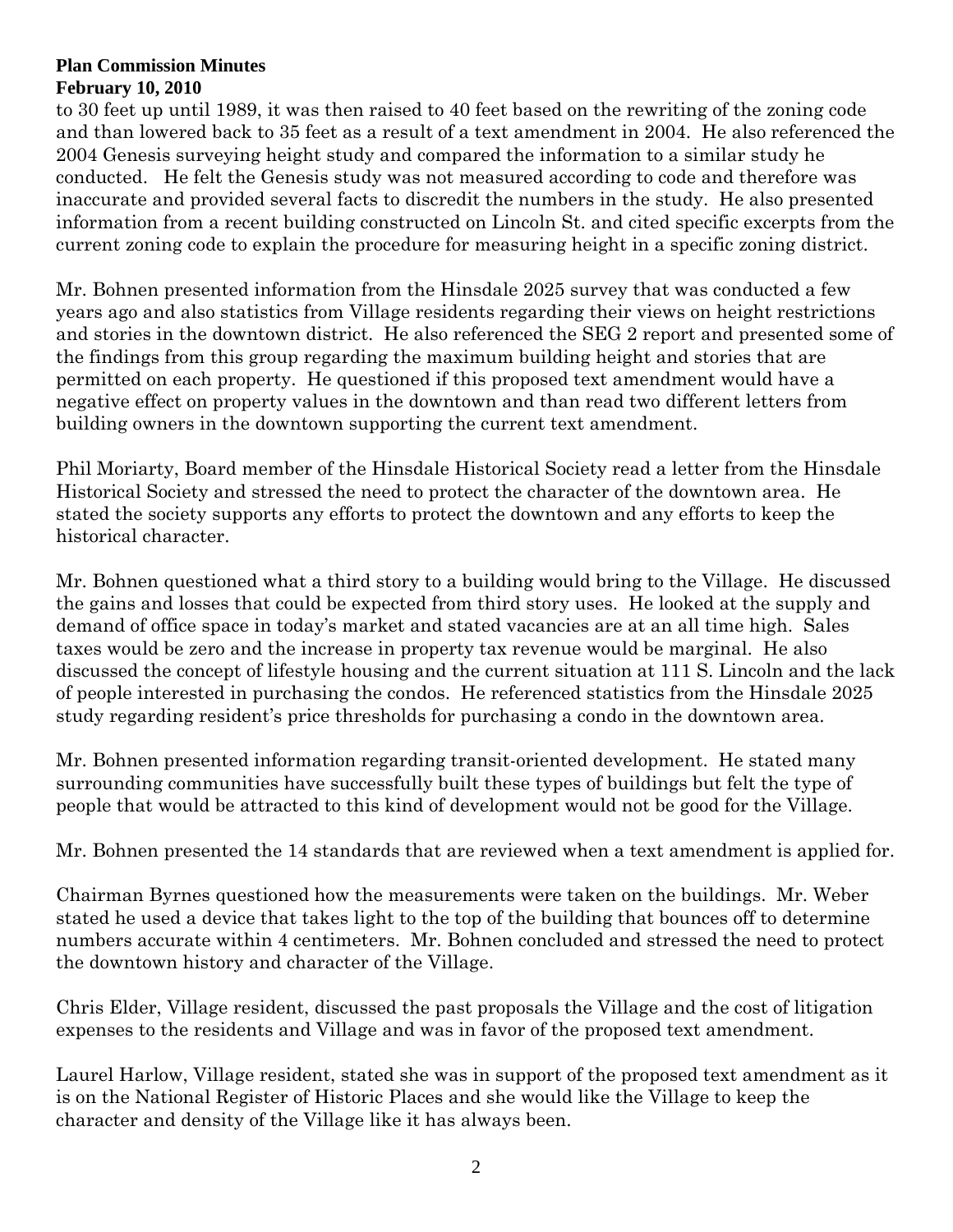Molly Hughes, Village resident, was in support for the proposed text amendment. She stated she would like to see the character and historic nature of the downtown continue.

Peter Furey, Village resident, stated he was in support of the proposed text amendment.

Steve Cashman, Village resident and architect, stated he was in support of the proposed text amendment. He urged the Commissioners to imagine the downtown from the outside community and maintain the continued walking community that residents have enjoyed over the past 100 years.

Commissioner Brody motioned to close the public hearing for case. Commissioner Nelson seconded. The motion passed unanimously.

Commissioner Stifflear questioned if any Commissioners were involved with the 2004 height text amendment. Chairman Byrnes confirmed that no Commissioners were involved. Discussion took place over the proposed text amendment. Commissioner Crnovich stated the code allowed only a height maximum of 30 feet for over 60 years until the 1989 revision. Chairman Byrnes stated in addition to height and story requirements the Village also uses site plan and exterior appearance review as a tool to review proposals. Discussion ensued regarding the number of three story buildings in the downtown that are also 30 feet and under.

Commissioner Johnson stated this was the perfect time for a text amendment such as this because of the lack of developers working on commercial projects in the Village. She stated one proposal could create a cascading effect on the entire downtown. Commissioner Sullins referred to the residential housing stock of the Village and how much that has changed over the past 30 years. She stated this same type of change could take place in the downtown if certain measures are not taken.

Commissioner Stifflear stated at first his concerns of this text amendment were loss of property values and also loss of potential revenue to the Village but given the written testimonies and information, these questions were answered and in his opinion the standards of a text amendment have been met.

Chairman Byrnes raised an example regarding the Fruit Store property on First Street and questioned how the property value could be affected if a developer wished to redevelop the land. Commissioner Johnson stated the cost could be much higher if the code stays current because developers will have to spend more money in order to compete with surrounding developments in the downtown area and could force other property owners to redevelop their property or sell it.

Chairman Byrnes questioned how a building becoming legal non-conforming would affect the property. General discussion took place over the rules and regulations of the zoning code. Mr. Florey stated if a building is damaged by more than 50% it would then need to become code compliant when it is rebuilt.

Commissioner Nelson motioned for the approval of case A-7-2009 – Applicant: Karl Weber – Text Amendment to section 5-110A(1)(a) and (b), as it relates to overall building heights in the B-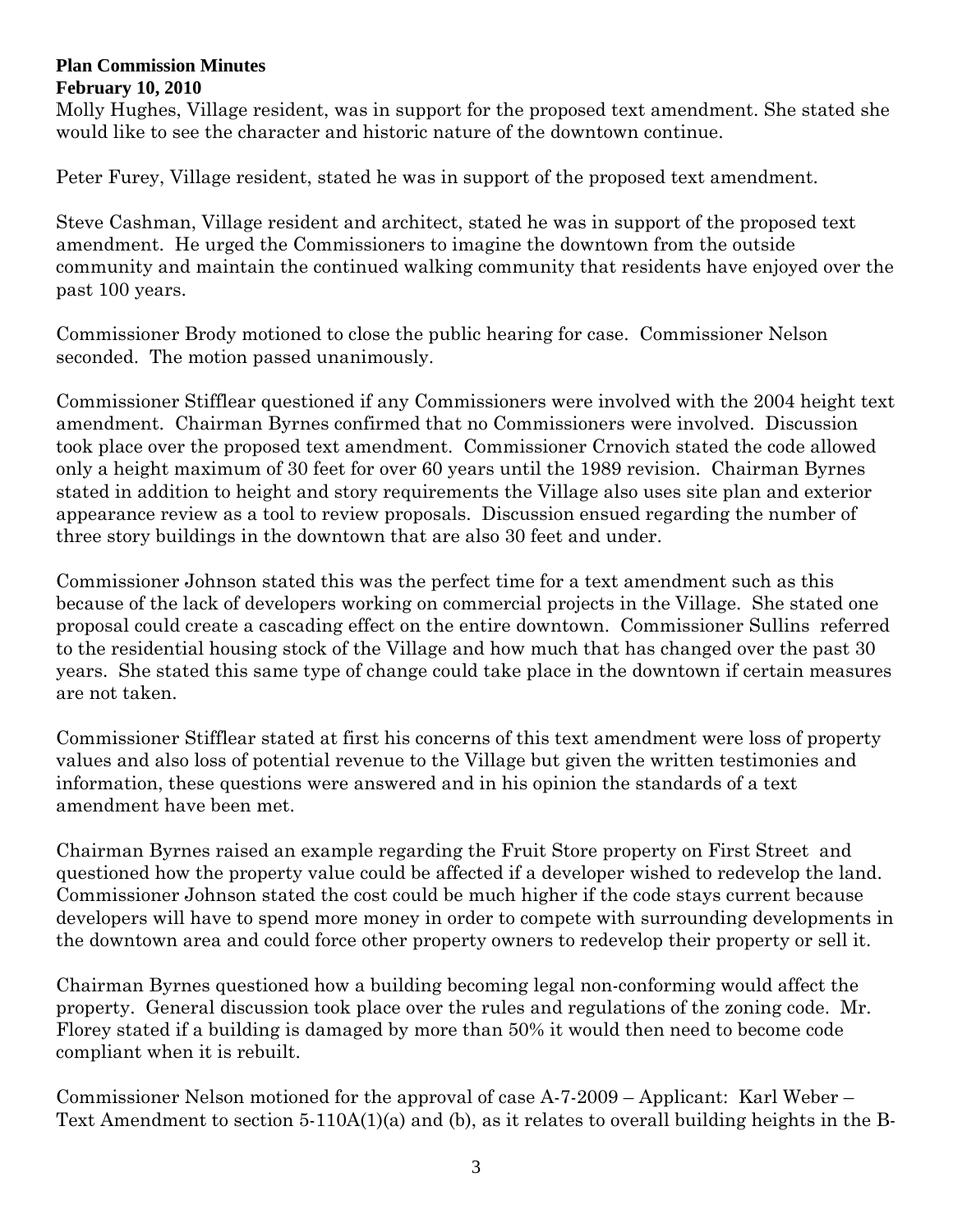## **Plan Commission Minutes February 10, 2010**  2 Central Business District. Commissioner Crnovich seconded. The motion passed unanimously.

# **A-28-2009 – 333 W. 57th – Insite RE, Inc – Special Use Permit for Wireless Antennas and Site Plan/Exterior Appearance Approval.**

Chairman Byrnes opened the public hearing for case A-28-2009. Ray Shinkle, representative from Insite Re. Inc., discussed the application and the installation of a wireless antenna on the water tower in Hinsdale. He discussed the site selection process and also the design of the antennas and surrounding building that would be built and the increased safety and better coverage could offer subscribers. The antennas would not exceed the total height of the water tower and would be painted to match the tower. He discussed the easements that were granted from the School District recently and also presented several site pictures to describe the location of the access road and equipment cabinets that will need to be installed. The proposal is code compliant and the revenue received from this installation will go back to the Village. He also identified that the radio waves are also well below federal frequency regulations.

Questions regarding the indoor storage of diesel were discussed and the use of natural gas generators and the noise that could come from each of these. Mr. Sylvie stated the generators will be used only when there is a power disruption and will test cycle roughly once a month. Commissioner Crnovich questioned how antenna maintenance workers would have access to each storage cabinets. Mr. Shinkle stated only a certain number of employees would have access to these cabinets and only a certain number of keys would be made. Commissioner Sullins questioned if a public hearing was held during the approval process for the school property easement. Mr. Florey stated an open meeting was held and the standards are different from a public hearing. General discussion took place over the procedural steps needed in order for the approval of this request.

Commissioner Sullins questioned if any other locations were researched prior to the water tower. Mr. Shinkle stated this was the ideal and most efficient space that is located in Hinsdale in order to increase coverage and service to each of these wireless carriers.

Commissioner Crnovich questioned the historical qualities of the water tower and certain approvals that were needed before any antennas could be installed. Mr. Shinkle stated NEPA applications have filed and that is just one of the many approvals needed in order to install the antennas.

Chairman Byrnes questioned if other carriers could install antennas once this special use is approved. Mr. Shinkle stated any additional carriers would also need to go through the special use process in order to install antennas on the water tower. Commissioner Brody requested the noise levels of the air conditioners are also be included in the sound study.

Commissioner Sullins questioned if the height and weight of the antennas had been properly analyzed. Mr. Shinkle stated if this special use is approved a structural engineer would be assigned to confirm the weight of the antennas can be safely installed on the water tower. Commissioner Crnovich questioned if any property value studies were done. Mr. Shinkle stated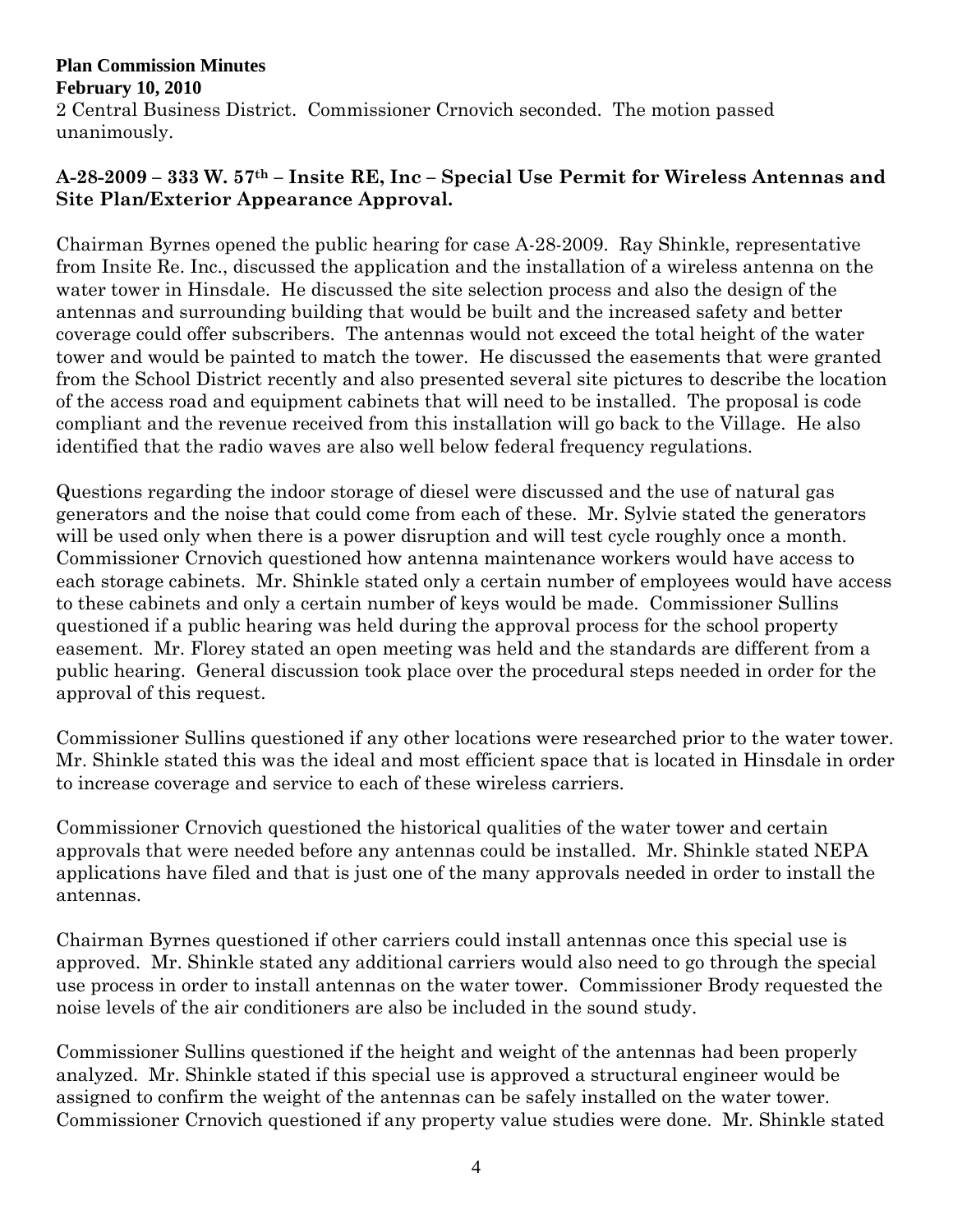a property value analysis was not done but in his past experiences property values have not been affected by this type of request.

The Commissioners expressed their concerns with the use of diesel as a fuel for the generators. Mr. Shinkle stated if natural gas is available that will be the fuel of choice.

Dr. Greg Lapin, discussed his background and research he has performed regarding radio frequency waves. He stated over 2500 experiments have been performed on affects to the human body from electromagnetic energy and how from these experiments a master manual and standards were created to safely monitor these waves. He referenced the Bioinitiative Report that was created by a group of scientists that is filled with incorrect information and in a language that has no scientific support. He referenced several graphs and showed the cases of cancer have been relatively flat for people using cell phones for more than 10 years and used an example in Deerfield Illinois where electromagnetic waves are even larger than proposed in the Hinsdale example. General discussion took place over details of the Deerfield example such as the location on school property and studies conducted before approval was granted.

Chairman Byrnes stated Village officials are not permitted to discuss proposals to cell antennas based on electromagnetic counts, however he questioned how electromagnetic numbers are determined. Mr. Lapin provided an explanation of how MPE figures are calculated and stated the reason for so many cell towers is because of the amount of increased cell phone users on such a limited frequency.

Jeff Holland, Village resident, expressed his concerns with the placement of a cell phone tower near schools and urged Plan Commissioners to reconsider the location of cell phone antennas.

Kathy Gartlan, Village resident, expressed her concerns with the placement of a cell antenna at Hinsdale central High Schools due to possible health factors that could have an adverse affect on the 2,700 students at the school. She referenced the noise and security issues and also the possibility of cancer due to cell phone usage.

Katherine Nemesnyik, Village resident, expressed her concerns of the installation of cell phone antennas at the water tower. She felt it would change the character of the residential areas and also the possible effects of diminishing property values on surrounding properties. She also referenced safety concerns that could arise.

Mr. Shinkle, presented information from a World Health Organization study that states no adverse effects to the health of humans have been found from RME. He presented several examples of cell phone antennas that are located on school property.

Stephen Lee, Village resident, expressed his concerns with the installation of diesel generators near the water tower and was opposed to the special use permit application.

Commissioner Crnovich requested to continue the public hearing until the next scheduled meeting so the information and questions requested by the Plan Commission were addressed. Chairman Byrnes confirmed that the Plan Commission couldn't comment or base their decisions based off of RME levels.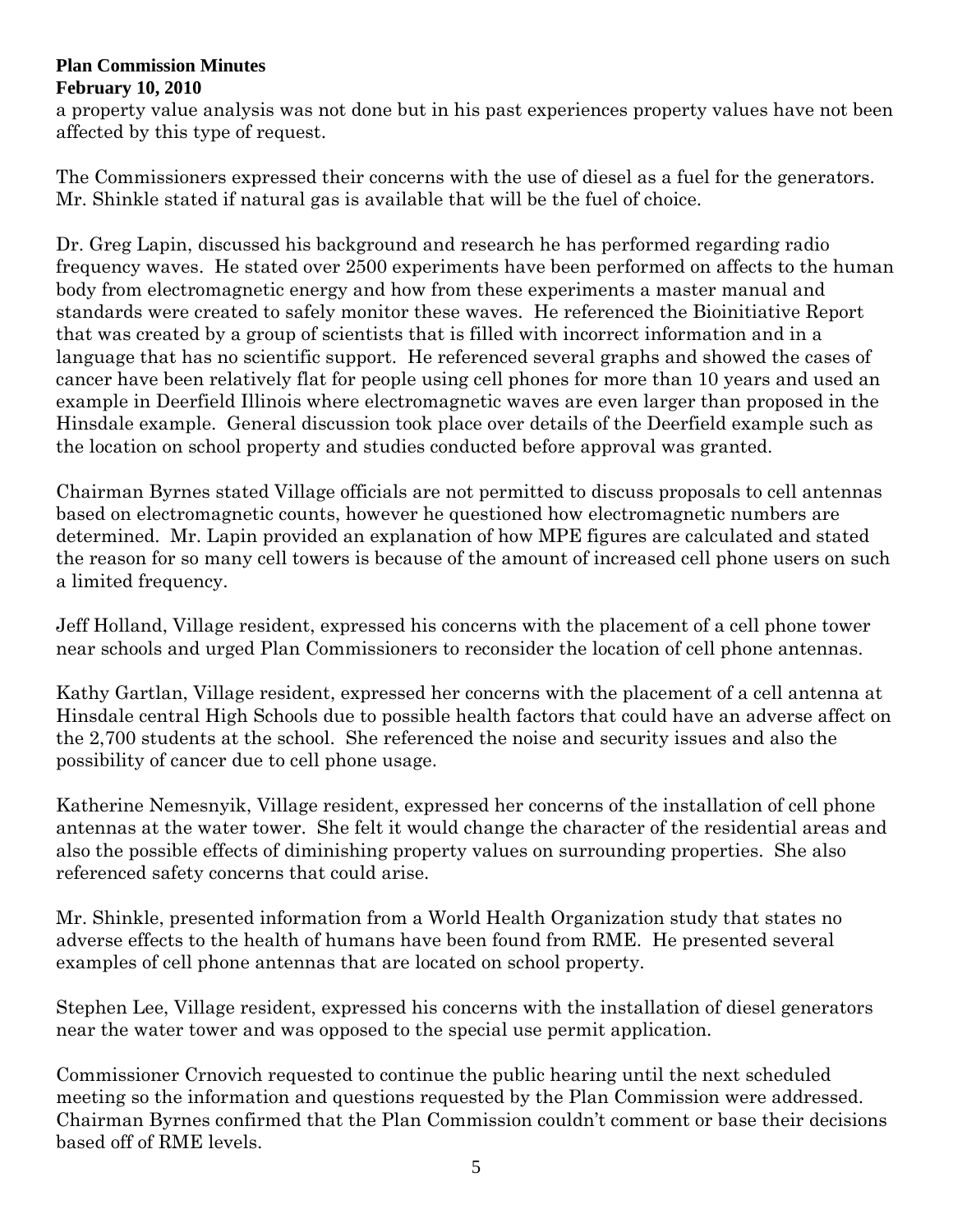Jeffrey Holland, questioned information presented from Mr. Shinkle from the World Health organization report because it does not specifically address cell phone antennas. General discussion took place over the supplemental information requested by certain Plan Commissioners. Commissioner Nelson felt the current information presented was fine and he felt the Commission was able to vote based on the current information. Commissioner Johnson stated she felt if Commissioners were not prepared to vote she would be in favor of continuing the agenda item until the next scheduled meeting. General discussion ensued on if any additional information is needed or if a vote could be taken at tonight's meeting.

Commissioner Stifflear questioned if any other types of injuries have occurred from other equipment that needs to be installed in order for the antennas to function. Mr. Shinkle stated the additional equipment will be enclosed and locked as well as alarmed and to his knowledge he has never heard of any type of accident. Discussion continued of alternate locations that a cellular antenna could be located. Mr. Shinkle stated in order for this many carriers to be installed in one place a tower of a least 150 feet would need to be installed somewhere else in the Village. Chairman Byrnes requested a motion to vote on this agenda item with the contingency of a sound report that must be prepared for the next ZPS Committee meeting.

Commissioner Nelson motioned for the approval of case A-28-2009 – 333 W.  $57<sup>th</sup>$  – Insite RE, Inc – Special Use Permit for Wireless. Commissioner Brody seconded. The motion passed with the following conditions and votes: Conditions" Natural gas must be available to fuel the generators if it is available. A sound study must be presented at the next ZPS meeting Committee members to view. Ayes: Commissioner Johnson, Commissioner Nelson, Commissioner Stifflear and Commissioner Brody Nays: Commissioner Crnovich, Commissioner Sullins. Absent: Commissioner Moore and Commissioner Kluchenek. The motion passed with a vote of 5-2.

Chairman Byrnes requested for a motion to disapprove the site plan for case A-28-2009. Commissioner Nelson, motioned to disapprove the site plan for case A-28-2009. Commissioner Brody seconded. The motion failed with the following vote and the site plan was approved: Ayes: Commissioner Johnson, Commissioner Nelson, Commissioner Stifflear and Commissioner Brody Nays: Commissioner Crnovich, Commissioner Sullins. Absent: Commissioner Moore and Commissioner Kluchenek. The motion failed and the site plan was approved with a vote of 5-2

Chairman Byrnes requested for a motion to approve the Exterior Appearance on case A-28-2009. Commissioner Brody motioned for the approval of exterior appearance of case A-28-2009. Commissioner Nelson seconded. Ayes: Commissioner Johnson, Commissioner Nelson, Commissioner Stifflear, and Commissioner Brody Nays: Commissioner Crnovich, Commissioner Sullins. Absent: Commissioner Moore and Commissioner Kluchenek. The motion passed with a vote of 5-2.

Chairman Byrnes requested for a motion to close the public hearing to for case A-28-2009. Commissioner Nelson motioned to close the public hearing. Commissioner Brody seconded. The motion passed unanimously.

**A-29-2009 – 718 N. York Rd. – Women's Choice – Signage in the Design Review Overlay District**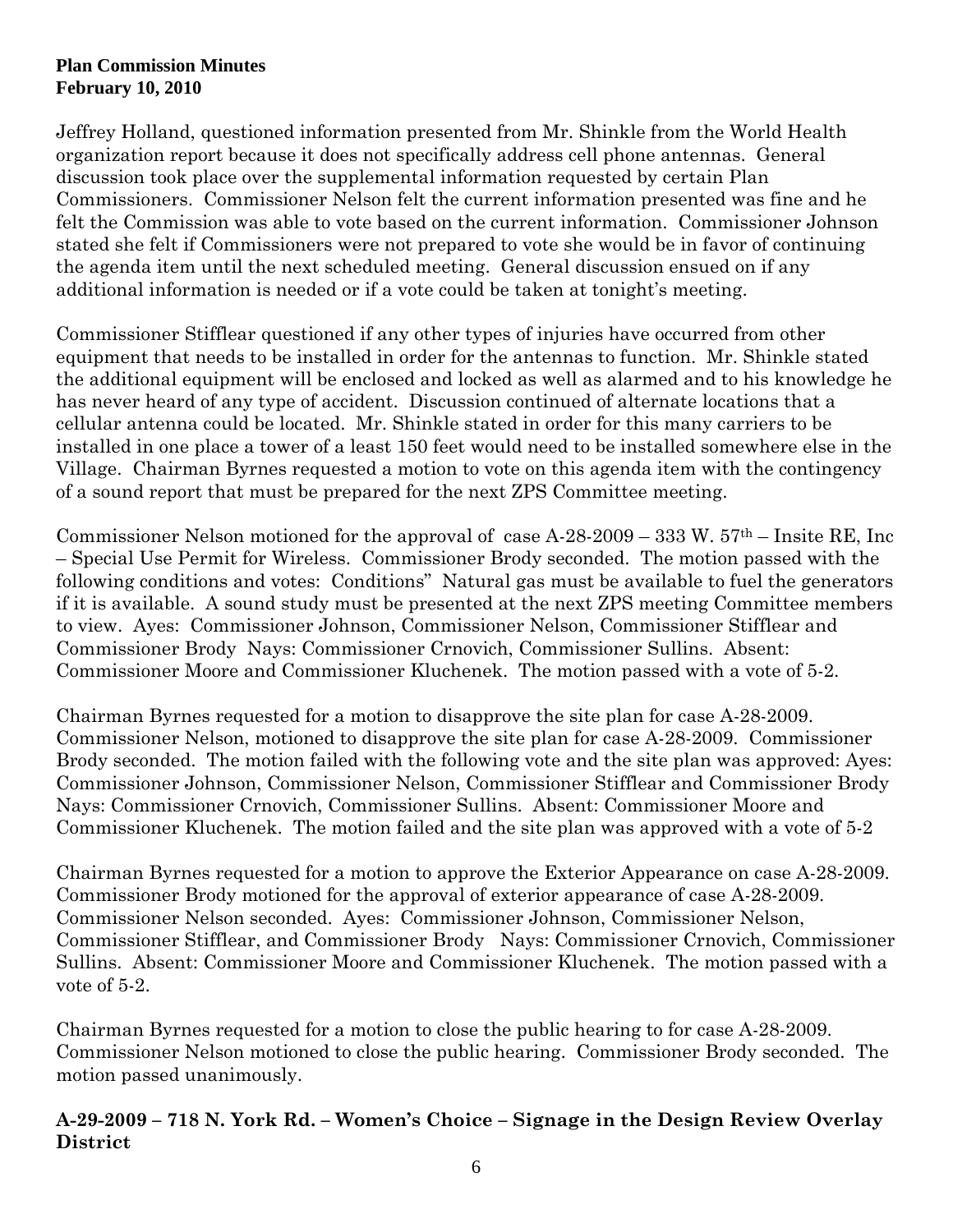Chairman Byrnes declared the public hearing open for case A-29-2009

Terry Doyle, from Doyle Signs, stated the staff report confirmed two signs will be installed and they are both code compliant. Chairman Byrnes questioned if the base was made out of certain materials. Mr. Doyle confirmed and stated both signs will be illuminated. Chairman Byrnes discussed why this request was put under such stringent regulations. General discussion continued over the design of the sign and the types of materials used.

Amy Dillard, representative from a neighboring business, objected to the proposed sign because of her concerns and stated the sign could be misleading and draw business away from her current business. She stated the sign is too commercial and is not aesthetically pleasing. Mr. Gascoigne stated the sign proposed meets all regulations according to the Village Zoning Code.

Ivan Florczak, president of Women's Choice Services, stated Women's Choice was looking for guidance from the Village and would comply with any recommendations that were required.

Commissioner Sullins questioned the height of the proposed sign and the Commissioner have continued to discuss the size of the sign. Mr. Doyle stated given the location of the building he felt the size of the sign was necessary and code compliant, discussion also arose regarding the use of brick or limestone at the base of the sign. Chairman Byrnes requested to revise the design and present the new plan at the next scheduled meeting. Commissioner Nelson motioned to continue the meeting until the next scheduled meeting of March 10, 2010. Commissioner Johnson seconded. The motion passed unanimously.

**A-37-2009 – Applicant: Raghuram Jagadam – Text Amendment to Section 5 -102 (Permitted Uses) and 12-206 (Definitions) of the Hinsdale Zoning Code to allow Professional, Home-Based, Supplemental Education Program Centers as Permitted Uses in the B-1, Community Business District.** 

Chairman Byrnes opened the public hearing.

Albert Bertuzzi, representative for Mr. Jagadam, presented information regarding the proposed text amendment. He stated this text amendment brings additional education to the Village while parents can shop at surrounding retail stores. Commissioner Crnovich questioned if this type of use is permitted in any other zoning district. Mr. Gascoigne stated no and this text amendment would create new language to describe this type of tutoring service.

Commissioner Crnovich expressed her concerns with this type of use in the B-1 district and stated she would rather prefer a retail store that can generate sales tax revenue. Mr. Bertuzzi stated although this type of use does not generate sales tax the supplemental traffic could produce additional tax revenue from surrounding retail stores. General discussion continued over the proposed use and the traffic of kids that this establishment plans to house and also the language currently provided in the code. Commissioner Johnson stated Gateway Square has the proper amount of parking for this type of use compared to the downtown business district where parking may be an issue for parents dropping off their kids